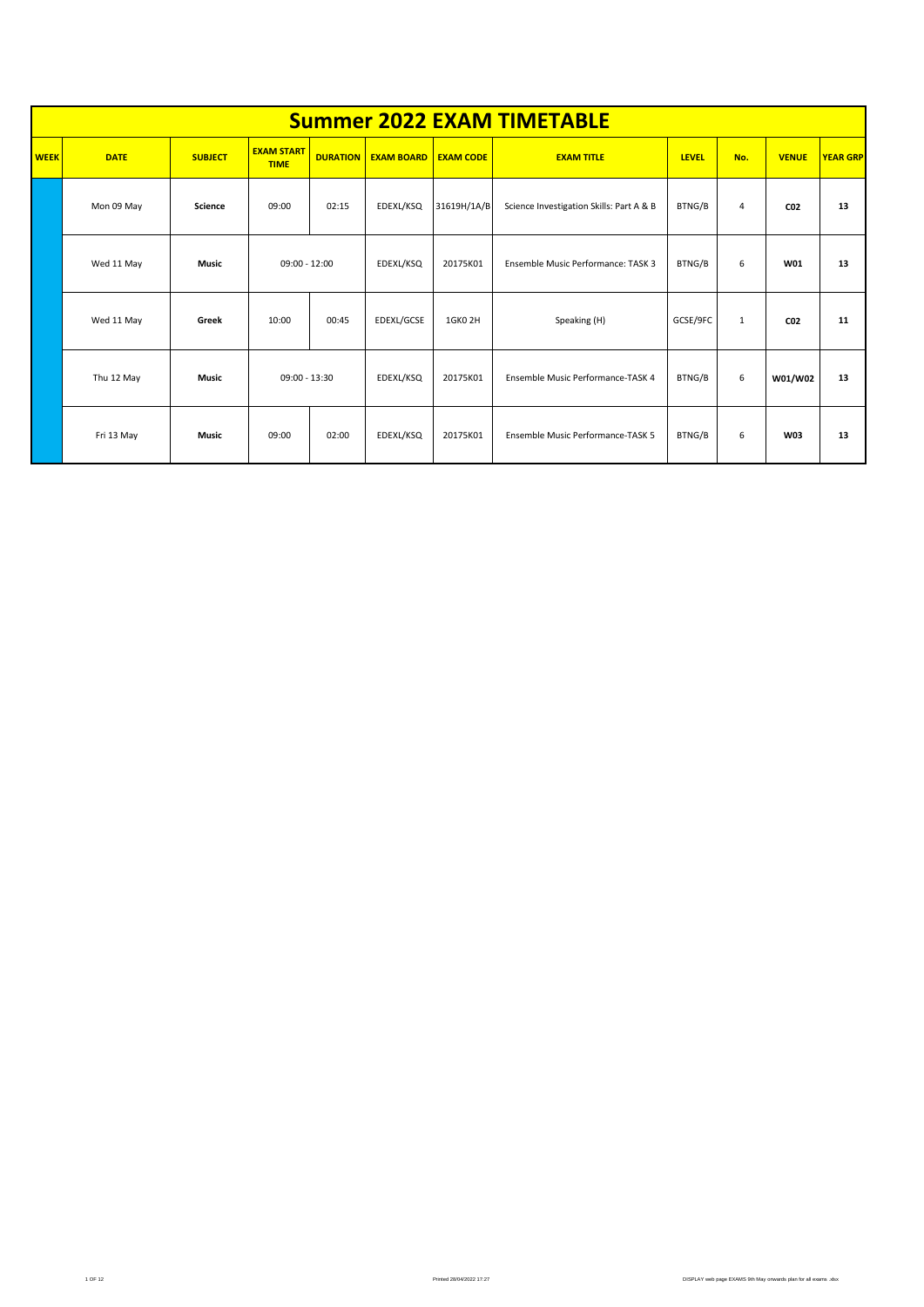| <b>WEEK</b> | <b>DATE</b> | <b>SUBJECT</b>           | <b>EXAM START</b><br><b>TIME</b> | <b>DURATION</b> | <b>EXAM BOARD</b> | <b>EXAM CODE</b>     | <b>EXAM TITLE</b>                                 | <b>LEVEL</b> | No.          | <b>VENUE</b>    | <b>YEAR GRP</b> |
|-------------|-------------|--------------------------|----------------------------------|-----------------|-------------------|----------------------|---------------------------------------------------|--------------|--------------|-----------------|-----------------|
|             | Mon 16 May  | Spanish                  | 09:00                            | 01:45           | AQA               | 7691/1               | Spanish AS Paper 1 List, Read & Writ              | GCE/ASB      | $\mathbf{1}$ |                 | 12              |
|             | Mon 16 May  | <b>Economics</b>         | 09:00                            | 01:30           | AQA               | 7135/1               | Economics AS Paper 1                              | GCE/ASB      | 33           |                 | 12/13           |
|             | Mon 16 May  | <b>Religious Studies</b> | 09:00                            | 01:45           | AQA               | 8062/13 &<br>8062/15 | Religious Studies A P1-3 Christ AND P1-5<br>Islam | GCSE/9FC     | 15           | C09             | 11              |
|             | Mon 16 May  | IT                       | 09:00                            | 01:30           | <b>RSA</b>        | 584001               | ID3IT: U1 Fundamentals of IT                      | CAMX/ID3     | 14           |                 | 12              |
|             | Mon 16 May  | <b>Maths</b>             | 09:00                            | 00:30           | AQA               | 8362/1               | Mathematics Level 2 Paper 1                       | FSKL/L2      | $\mathbf{1}$ |                 | 13              |
|             | Mon 16 May  | Psychology               | 13:30                            | 01:30           | AQA               | 7181/1               | Psychology AS Paper 1                             | GCE/ASB      | 36           |                 | 12              |
|             | Mon 16 May  | <b>Maths</b>             | 13:30                            | 01:30           | AQA               | 8362/2               | Mathematics Level 2 Paper 2                       | FSKL/L2      | $\mathbf 1$  | C09             | 13              |
|             | Mon 16 May  | Sociology                | 13:30                            | 01:45           | AQA               | 8192/1               | Sociology Paper 1                                 | GCSE/9FC     | 25           |                 | 11              |
|             | Mon 16 May  | Maths                    | 13:30                            | 01:40           | EDEXL/GCE         | 8FM001               | Core Pure Mathematics                             | GCE/ASB      | 9            |                 | 12/13           |
|             | Mon 16 May  | <b>Turkish</b>           | 13:30                            | 00:45           | EDEXL/GCSE        | 1TU0 1H              | Listening (H)                                     | GCSE/9FC     | 3            | CO <sub>2</sub> | 11              |
|             | Mon 16 May  | <b>Turkish</b>           | 13:30                            | 01:05           | EDEXL/GCSE        | 1TU03H               | Reading (H)                                       | GCSE/9FC     | 3            |                 | 11              |
|             | Tue 17 May  | Sociology                | 09:00                            | 01:30           | AQA               | 7191/1               | Sociology AS Paper 1                              | GCE/ASB      | 21           |                 | 12              |
|             | Tue 17 May  | Chemistry                | 09:00                            | 01:30           | OCR               | H032/01              | Chemistry A: Breadth in Chemistry Wtn             | GCE/ASB      | 9            |                 | 12              |
|             | Tue 17 May  | PE                       | 09:00                            | 01:15           | OCR               | H155/01              | PE: Physigci Fctrs Affctn Wrtn                    | GCE/ASB      | $\mathsf 3$  | C09             | $12\,$          |
|             | Tue 17 May  | <b>Business</b>          | 09:00                            | 02:00           | <b>RSA</b>        | 583501               | EC3BUS: U1 the Business Environment               | CAMX/EC3     | 38           |                 | 12/13           |
|             | Tue 17 May  | <b>Biology</b>           | 09:00                            | 01:45           | AQA               | 8461/1H              | Biology Paper 1 Tier H                            | GCSE/9FC     | 59           |                 | 11              |
|             | Tue 17 May  | <b>Biology</b>           | 09:00                            | 01:15           | AQA               | 8464/B/1H            | Combined Sci Trilogy Biology P1H                  | GCSE/9DA     | 56           | <b>SPORTS</b>   | 11              |
|             | Tue 17 May  | Biology                  | 09:00                            | 01:15           | AQA               | 8464/B/1F            | Combined Sci Trilogy Biology P1F                  | GCSE/9DA     | 111          | HALL            | 11              |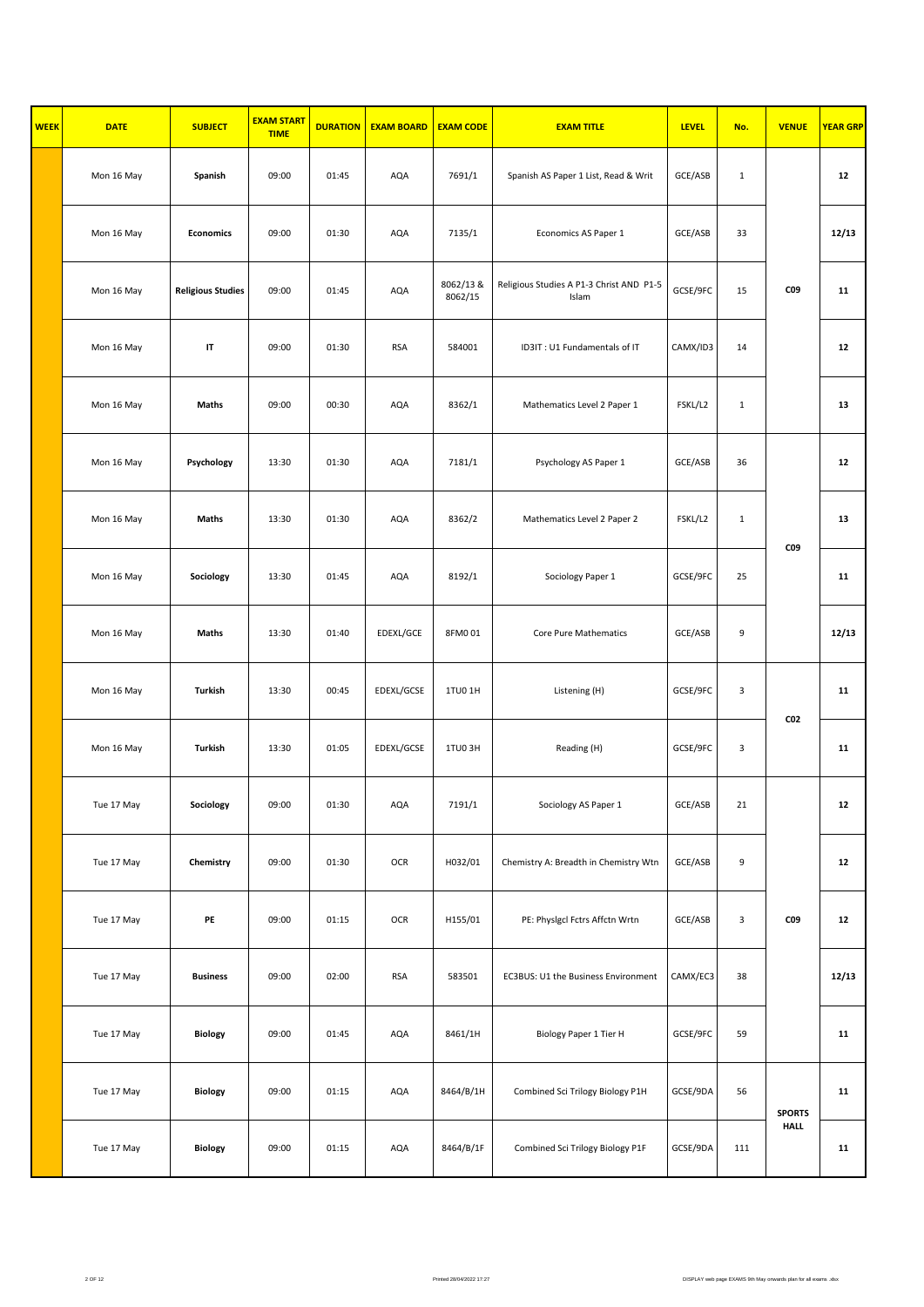| <b>WEEK</b> | <b>DATE</b> | <b>SUBJECT</b>       | <b>EXAM START</b><br><b>TIME</b> | <b>DURATION</b> | <b>EXAM BOARD</b> | <b>EXAM CODE</b> | <b>EXAM TITLE</b>                     | <b>LEVEL</b> | No.            | <b>VENUE</b>                 | <b>YEAR GRP</b> |
|-------------|-------------|----------------------|----------------------------------|-----------------|-------------------|------------------|---------------------------------------|--------------|----------------|------------------------------|-----------------|
|             | Tue 17 May  | Psychology           | 13:30                            | 01:45           | AQA               | 8182/1           | Psychology Paper 1                    | GCSE/9FC     | 24             |                              | 11              |
|             | Tue 17 May  | Geography            | 13:30                            | 01:30           | EDEXL/GCE         | 8GE0 01          | Dynamic Landscapes                    | GCE/ASB      | $\overline{2}$ | C09                          | 12              |
|             | Tue 17 May  | Media                | 13:30                            | 02:00           | <b>OCR</b>        | H009/01          | Media Studies: Media Today Wrtn       | GCE/ASB      | 10             |                              | 12              |
|             | Tue 17 May  | <b>Digital Media</b> | 13:30                            | 02:00           | <b>RSA</b>        | 584401           | EC3DM : U1 Media Products & Audiences | CAMX/EC3     | 9              |                              | 12              |
|             | Wed 18 May  | <b>English</b>       | 09:00                            | 01:45           | AQA               | 8700/1           | English Language Paper 1              | GCSE/9FC     | 227            | <b>SPORTS</b><br><b>HALL</b> | 11              |
|             | Wed 18 May  | <b>Politics</b>      | 09:00                            | 01:45           | EDEXL/GCE         | 8PL0 01          | <b>UK Politics</b>                    | GCE/ASB      | 14             | <b>CO9</b>                   | 12/13           |
|             | Wed 18 May  | <b>Physics</b>       | 09:00                            | 01:30           | <b>OCR</b>        | H156/01          | Physics A: Breadth in Physics Wrtn    | GCE/ASB      | 11             |                              | 12/13           |
|             | Wed 18 May  | <b>Economics</b>     | 13:30                            | 01:45           | AQA               | 8136/1           | Economics Paper 1                     | GCSE/9FC     | 27             | C09                          | 11              |
|             | Wed 18 May  | <b>History</b>       | 13:30                            | 02:15           | EDEXL/GCE         | 8HI0 1D          | Britain C1785-C1870                   | GCE/ASB      | $\overline{2}$ |                              | ${\bf 12}$      |
|             | Thu 19 May  | <b>English</b>       | 09:00                            | 02:00           | EDEXL/GCE         | 8ET001           | Poetry and Drama                      | GCE/ASB      | $\overline{2}$ | <b>CO9</b>                   | 12/13           |
|             | Thu 19 May  | Drama                | 13:30                            | 01:45           | AQA               | 8261/W           | Drama Written Paper                   | GCSE/9FC     | 40             | <b>CO9</b>                   | 11              |
|             | Thu 19 May  | Maths                | 13:30                            | 02:00           | EDEXL/GCE         | 8MA0 01          | Pure Mathematics                      | GCE/ASB      | 29             |                              | ${\bf 12}$      |
|             | Fri 20 May  | French               | 09:00                            | 01:45           | AQA               | 7651/1           | French AS Paper 1 List, Read & Writ   | GCE/ASB      | $\overline{2}$ | C09                          | ${\bf 12}$      |
|             | Fri 20 May  | Criminology          | 09:00                            | 01:30           | WJEC/GCE          | 4543UB0-1        | Criminology Unit 2: Paper Based       | L3/L3        | 56             |                              | 12/13           |
|             | Fri 20 May  | Maths                | 09:00                            | 01:30           | EDEXL/GCSE        | 1MA1 1F          | Non Calculator (F)                    | GCSE/9FC     | 142            | <b>SPORTS</b>                | 11/12           |
|             | Fri 20 May  | Maths                | 09:00                            | 01:30           | EDEXL/GCSE        | 1MA1 1H          | Non Calculator (H)                    | GCSE/9FC     | 91             | <b>HALL</b>                  | 11              |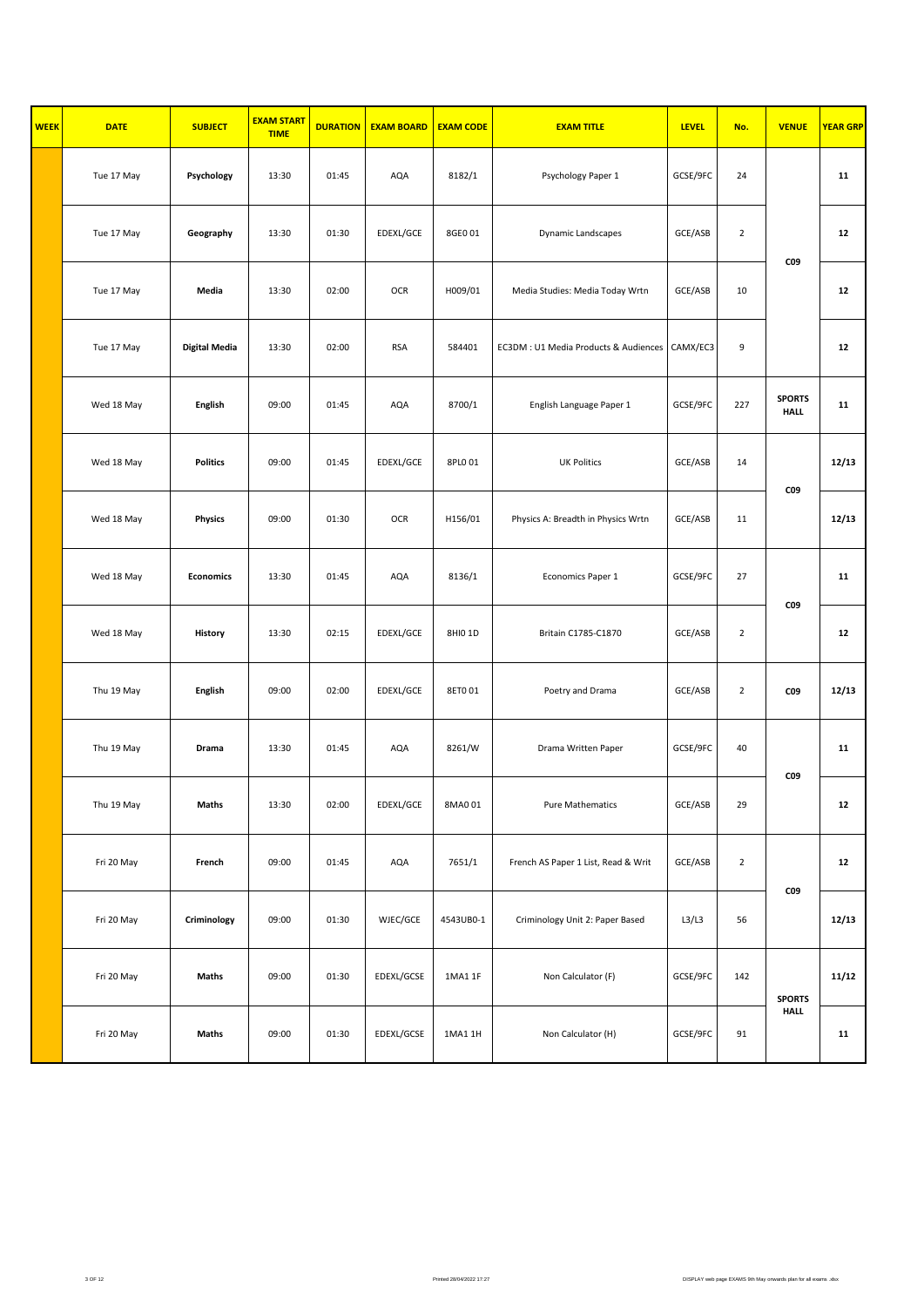| <b>WEEK</b> | <b>DATE</b> | <b>SUBJECT</b>   | <b>EXAM START</b><br><b>TIME</b> | <b>DURATION</b> | <b>EXAM BOARD</b> | <b>EXAM CODE</b>             | <b>EXAM TITLE</b>                                 | <b>LEVEL</b> | No.            | <b>VENUE</b>                 | <b>YEAR GRP</b> |
|-------------|-------------|------------------|----------------------------------|-----------------|-------------------|------------------------------|---------------------------------------------------|--------------|----------------|------------------------------|-----------------|
|             | Fri 20 May  | <b>Biology</b>   | 13:30                            | 01:30           | AQA               | 7401/1                       | Biology AS Paper 1                                | GCE/ASB      | 12             | C09                          | 12              |
|             | Fri 20 May  | IT               | 13:30                            | 01:30           | <b>RSA</b>        | 584002                       | ID3IT: U2 Global Information                      | CAMX/ID3     | $\overline{2}$ |                              | 13              |
|             | Fri 20 May  | Chinese          | 13:30                            | 00:45           | AQA               | 8673/LH                      | Chinese Listening Test Tier H                     | GCSE/9FC     | $\mathbf 1$    | C35                          | 10              |
|             | Fri 20 May  | Chinese          | 13:30                            | 01:00           | AQA               | 8673/RH                      | Chinese Reading Test Tier H                       | GCSE/9FC     | $\mathbf 1$    |                              | 10              |
|             | Mon 23 May  | Sociology        | 09:00                            | 02:00           | AQA               | 7192/1                       | Sociology ADV Paper 1                             | GCE/A        | 15             | C09                          | 13              |
|             | Mon 23 May  | Geography        | 09:00                            | 01:30           | EDEXL/GCSE        | 1GA001                       | The Physical Environment                          | GCSE/9FC     | 143            | <b>SPORTS</b><br><b>HALL</b> | 11              |
|             | Mon 23 May  | <b>Economics</b> | 13:30                            | 02:00           | AQA               | 7136/1                       | Economics ADV Paper 1                             | GCE/A        | 27             |                              | 13              |
|             | Mon 23 May  | <b>Maths</b>     | 13:30                            | 01:40           | EDEXL/GCE         | 8FM02H<br>8FM0 25<br>8FM0 27 | Further Mechanics 1 AND Decision<br>Mathematics 1 | GCE/ASB      | 9              | C09                          | 12/13           |
|             | Mon 23 May  | Citizenship      | 13:30                            | 00:50           | <b>OCR</b>        | J270/01                      | Ctznshp Stds: Ctznshp in Prspctve Wtn             | GCSE/9FC     | 24             |                              | 11              |
|             | Tue 24 May  | French           | 09:00                            | 00:35           | AQA               | 8658/LF                      | French Listening Test Tier F                      | GCSE/9FC     | 30             | C09                          | 11              |
|             | Tue 24 May  | French           | 09:00                            | 00:45           | AQA               | 8658/RF                      | French Reading Test Tier F                        | GCSE/9FC     | 30             |                              | 11              |
|             | Tue 24 May  | French           | 09:00                            | 00:45           | AQA               | 8658/LH                      | French Listening Test Tier H                      | GCSE/9FC     | 16             | <b>W03</b>                   | 11              |
|             | Tue 24 May  | French           | 09:00                            | 01:00           | AQA               | 8658/RH                      | French Reading Test Tier H                        | GCSE/9FC     | 16             |                              | 11              |
|             | Tue 24 May  | Psychology       | 09:00                            | 02:00           | AQA               | 7182/1                       | Psychology ADV Paper 1                            | GCE/A        | 36             | <b>SPORTS</b>                | 13              |
|             | Tue 24 May  | Biology          | 09:00                            | 00:40           | EDEXL/KSQ         | 31617H1B                     | Biology                                           | BTNG/B       | $\overline{2}$ | <b>HALL</b>                  | ${\bf 12}$      |
|             | Tue 24 May  | Arabic           | 09:00                            | 00:45           | EDEXL/GCSE        | 1AA0 1H                      | Listening (H)                                     | GCSE/9FC     | $\mathbf{1}$   |                              | 10              |
|             | Tue 24 May  | Arabic           | 09:00                            | 01:05           | EDEXL/GCSE        | 1AA03H                       | Reading (H)                                       | GCSE/9FC     | $\mathbf{1}$   | CO <sub>2</sub>              | 10              |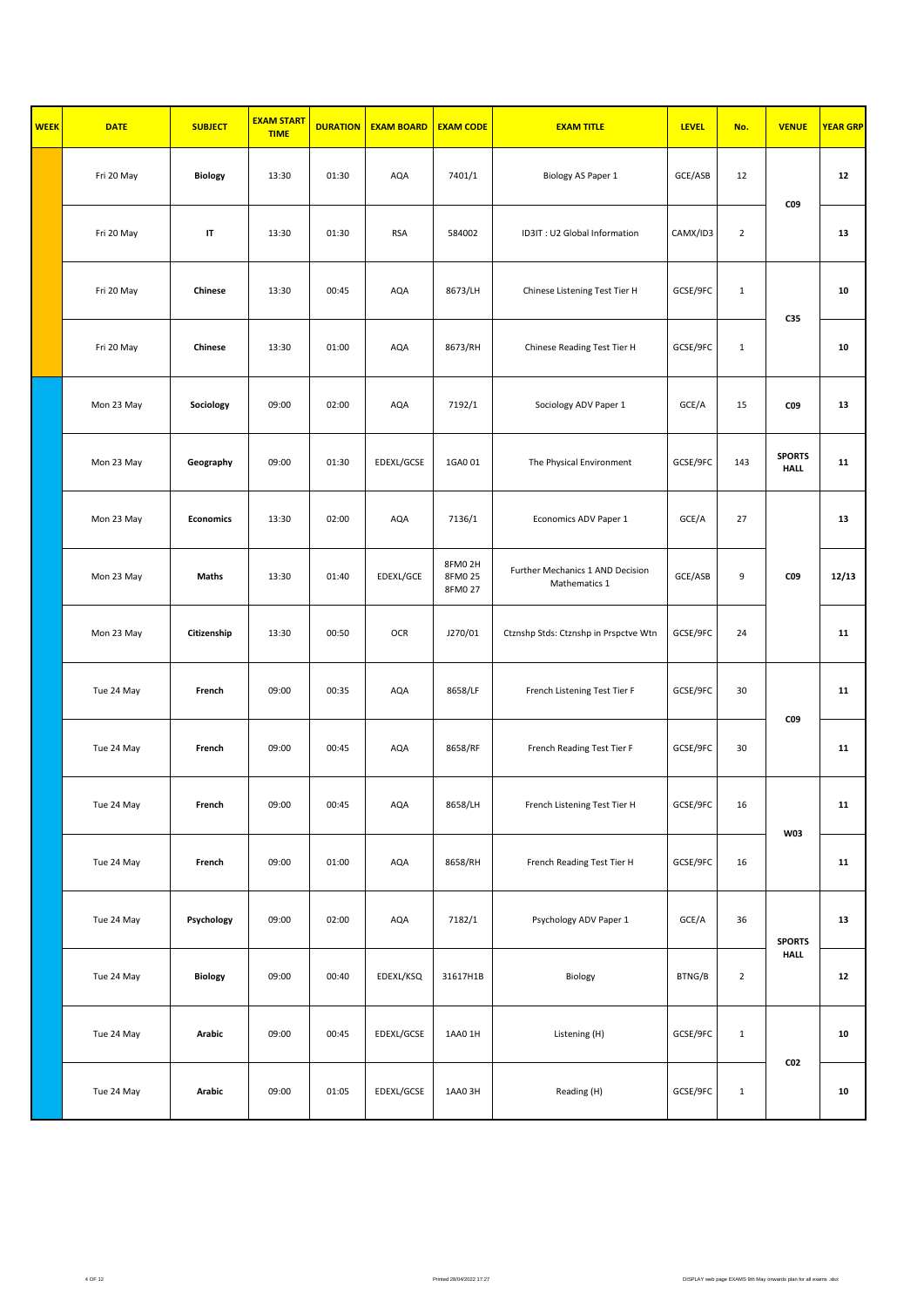| <b>WEEK</b> | <b>DATE</b> | <b>SUBJECT</b>   | <b>EXAM START</b><br><b>TIME</b> | <b>DURATION</b> | <b>EXAM BOARD</b> | <b>EXAM CODE</b>     | <b>EXAM TITLE</b>                                                        | <b>LEVEL</b> | No.            | <b>VENUE</b>                 | <b>YEAR GRP</b> |
|-------------|-------------|------------------|----------------------------------|-----------------|-------------------|----------------------|--------------------------------------------------------------------------|--------------|----------------|------------------------------|-----------------|
|             | Tue 24 May  | Chemistry        | 13:30                            | 00:40           | EDEXL/KSQ         | 31617H1C             | Chemistry                                                                | BTNG/B       | $\overline{2}$ |                              | 12              |
|             | Tue 24 May  | PE               | 13:30                            | 01:00           | OCR               | J587/01              | PE: Physcl Fctr Affctng Perf Wtn                                         | GCSE/9FC     | 37             | <b>CO9</b>                   | 11              |
|             | Tue 24 May  | <b>Business</b>  | 13:30                            | 01:30           | <b>RSA</b>        | 583502               | EC3BUS: U2 Working in Business                                           | CAMX/EC3     | 9              |                              | 13              |
|             | Wed 25 May  | <b>English</b>   | 09:00                            | 01:40           | AQA               | 8702/1N &<br>8702/1M | Eng Lit Paper 1-19th Century Novel<br>Eng Lit Paper 1-Modern Prose/Drama | GCSE/9FC     | 227            | <b>SPORTS</b><br><b>HALL</b> | 11              |
|             | Wed 25 May  | <b>Politics</b>  | 09:00                            | 02:00           | EDEXL/GCE         | 9PL0 01              | <b>UK Politics</b>                                                       | GCE/A        | 20             |                              | 13              |
|             | Wed 25 May  | Polish           | 09:00                            | 02:30           | AQA               | 7687/1               | Polish ADV Paper 1                                                       | GCE/A        | $\overline{2}$ | <b>CO9</b>                   | 12              |
|             | Wed 25 May  | Maths            | 13:30                            | 01:30           | EDEXL/GCE         | 9FM001               | Core Pure Maths.1                                                        | GCE/A        | 5              |                              | 13              |
|             | Wed 25 May  | <b>Physics</b>   | 13:30                            | 00:40           | EDEXL/KSQ         | 31617H1P             | Physics                                                                  | BTNG/B       | $\overline{2}$ | C09                          | $12\,$          |
|             | Wed 25 May  | Greek            | 13:30                            | 00:45           | EDEXL/GCSE        | 1GK0 1H              | Listening (H)                                                            | GCSE/9FC     | $\mathbf{1}$   |                              | 11              |
|             | Wed 25 May  | Greek            | 13:30                            | 01:05           | EDEXL/GCSE        | 1GKO3H               | Reading (H)                                                              | GCSE/9FC     | $\mathbf{1}$   | CO <sub>2</sub>              | 11              |
|             | Thu 26 May  | Spanish          | 09:00                            | 01:30           | AQA               | 7691/2               | Spanish AS Paper 2 Writing                                               | GCE/ASB      | $\mathbf 1$    |                              | 12              |
|             | Thu 26 May  | <b>Economics</b> | 09:00                            | 01:30           | $\sf{AQA}$        | 7135/2               | Economics AS Paper 2                                                     | GCE/ASB      | 33             | <b>SPORTS</b>                | 12/13           |
|             | Thu 26 May  | History          | 09:00                            | 02:15           | EDEXL/GCE         | 9HI0 1D              | Britain C1785-C1870                                                      | GCE/A        | 11             | <b>HALL</b>                  | 13              |
|             | Thu 26 May  | Construction     | 09:00                            | 01:00           | WJEC/GCSE         | 5909UB0-1            | Constructing Unit 1: Written Paper                                       | L1L2/B       | 15             |                              | 11              |
|             | Thu 26 May  | Spanish          | 09:00                            | 00:45           | AQA               | 8698/LH              | Spanish Listening Test Tier H                                            | GCSE/9FC     | 25             |                              | 10/11           |
|             | Thu 26 May  | Spanish          | 09:00                            | 01:00           | AQA               | 8698/RH              | Spanish Reading Test Tier H                                              | GCSE/9FC     | 25             | <b>W03</b>                   | 10/11           |
|             | Thu 26 May  | Spanish          | 09:00                            | 00:35           | AQA               | 8698/LF              | Spanish Listening Test Tier F                                            | GCSE/9FC     | 63             |                              | 11              |
|             | Thu 26 May  | Spanish          | 09:00                            | 00:45           | AQA               | 8698/RF              | Spanish Reading Test Tier F                                              | GCSE/9FC     | 63             | CO <sub>9</sub>              | 11              |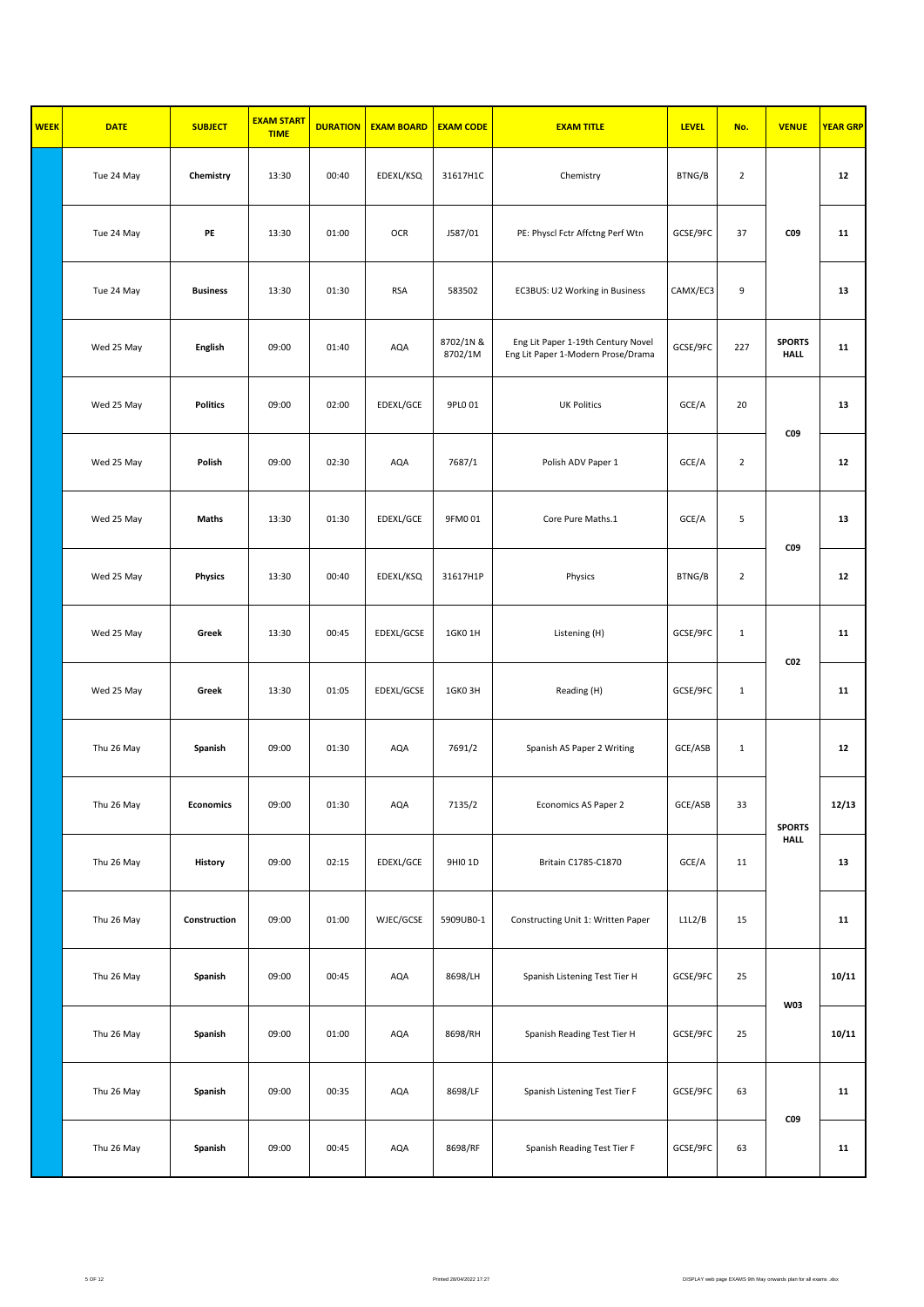| <b>WEEK</b> | <b>DATE</b> | <b>SUBJECT</b>           | <b>EXAM START</b><br><b>TIME</b> | <b>DURATION</b> | <b>EXAM BOARD</b> | <b>EXAM CODE</b> | <b>EXAM TITLE</b>                   | <b>LEVEL</b> | No.            | <b>VENUE</b>  | <b>YEAR GRP</b> |
|-------------|-------------|--------------------------|----------------------------------|-----------------|-------------------|------------------|-------------------------------------|--------------|----------------|---------------|-----------------|
|             | Thu 26 May  | Psychology               | 13:30                            | 01:30           | AQA               | 7181/2           | Psychology AS Paper 2               | GCE/ASB      | 36             |               | 12              |
|             | Thu 26 May  | <b>Religious Studies</b> | 13:30                            | 01:45           | AQA               | 8062/2A          | Religious Studies A P2A Excl Text   | GCSE/9FC     | 15             | C09           | 11              |
|             | Thu 26 May  | PE                       | 13:30                            | 02:00           | OCR               | H555/01          | PE: Physigci Fctr Afct Perf Wtn     | GCE/A        | 10             |               | 13              |
|             | Thu 26 May  | <b>Physics</b>           | 13:30                            | 02:15           | OCR               | H556/01          | Physics A: Modelling Physics Wtn    | GCE/A        | 13             |               | 13              |
|             | Fri 27 May  | Chemistry                | 09:00                            | 01:15           | AQA               | 8464/C/1H        | Combined Sci Trilogy Chemistry P1H  | GCSE/9DA     | 56             | <b>SPORTS</b> | 11              |
|             | Fri 27 May  | Chemistry                | 09:00                            | 01:15           | AQA               | 8464/C/1F        | Combined Sci Trilogy Chemistry P1F  | GCSE/9DA     | 111            | <b>HALL</b>   | 11              |
|             | Fri 27 May  | Chemistry                | 09:00                            | 01:45           | AQA               | 8462/1H          | Chemistry Paper 1 Tier H            | GCSE/9FC     | 59             |               | 11              |
|             | Fri 27 May  | Geography                | 09:00                            | 01:45           | EDEXL/GCE         | 8GE0 02          | <b>Dynamic Places</b>               | GCE/ASB      | $\overline{2}$ |               | 12              |
|             | Fri 27 May  | Geography                | 09:00                            | 02:15           | EDEXL/GCE         | 9GE0 01          | Paper One                           | GCE/A        | 10             | C09           | 13              |
|             | Fri 27 May  | Media                    | 09:00                            | 02:00           | OCR               | H409/01          | Media Studies: Media Messages Wtn   | GCE/A        | 9              |               | 13              |
|             | Fri 27 May  | <b>Digital Media</b>     | 09:00                            | 02:00           | <b>RSA</b>        | 584402           | EC3DM: U2 PRE-Production & Planning | CAMX/EC3     | 25             |               | 12/13           |
|             | Fri 27 May  | Sociology                | 13:30                            | 01:30           | AQA               | 7191/2           | Sociology AS Paper 2                | GCE/ASB      | 21             |               | 12              |
|             | Fri 27 May  | Chemistry                | 13:30                            | 01:30           | OCR               | H032/02          | Chemistry A: Depth in Chemistry Wtn | GCE/ASB      | 9              | C09           | 12              |
|             | Fri 27 May  | PE                       | 13:30                            | 01:15           | OCR               | H155/02          | PE: Psychigci & Socio-Cultur Wrtn   | GCE/ASB      | $\mathsf 3$    |               | 12              |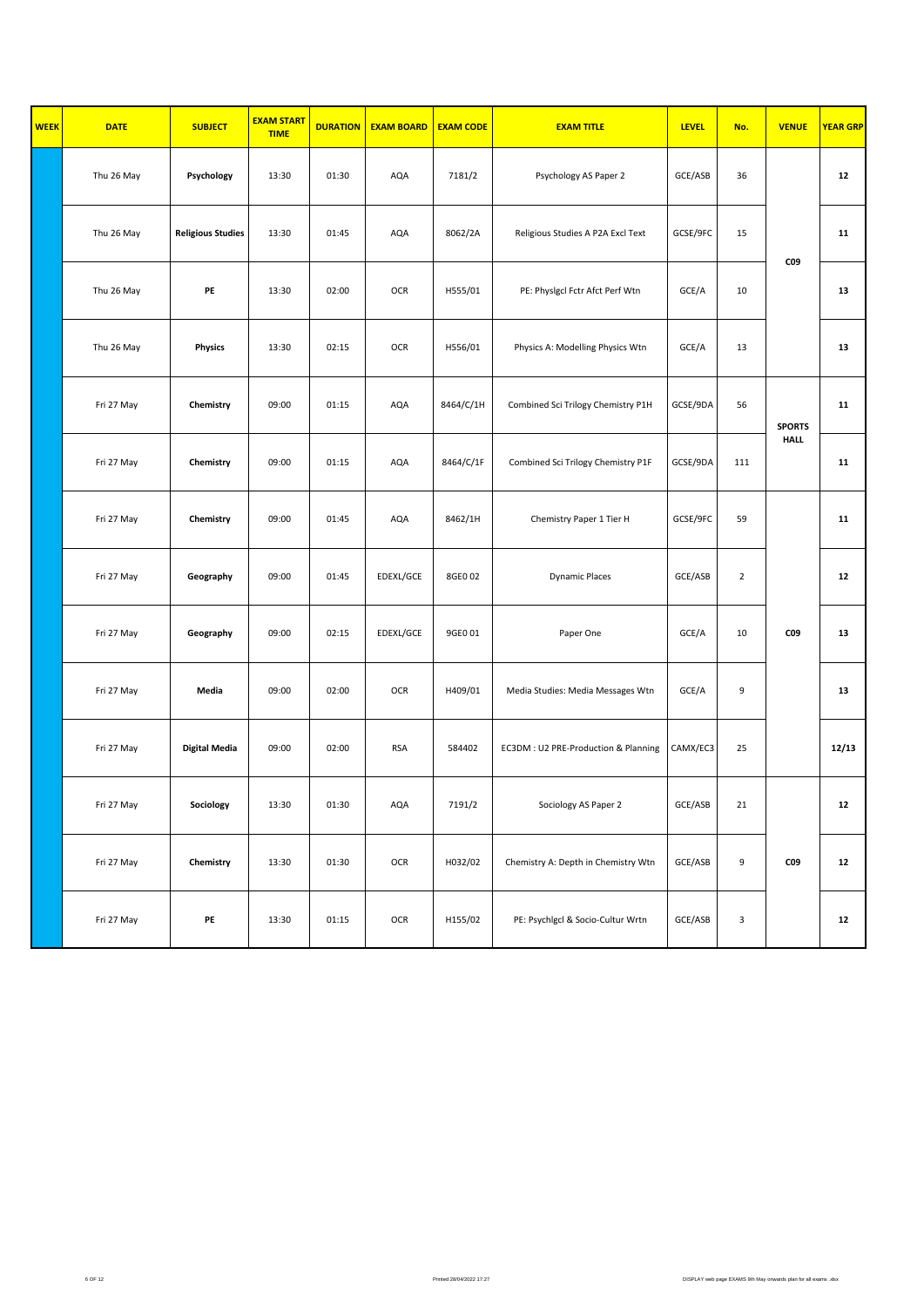| <b>WEEK</b> | <b>DATE</b> | <b>SUBJECT</b>   | <b>EXAM START</b><br><b>TIME</b> | <b>DURATION</b> | <b>EXAM BOARD</b> | <b>EXAM CODE</b> | <b>EXAM TITLE</b>                   | <b>LEVEL</b> | No.            | <b>VENUE</b>                 | <b>YEAR GRP</b> |
|-------------|-------------|------------------|----------------------------------|-----------------|-------------------|------------------|-------------------------------------|--------------|----------------|------------------------------|-----------------|
|             | Mon 06 Jun  | <b>Economics</b> | 09:00                            | 01:45           | AQA               | 8136/2           | Economics Paper 2                   | GCSE/9FC     | 27             |                              | 11              |
|             | Mon 06 Jun  | History          | 09:00                            | 01:30           | EDEXL/GCE         | 8HI0 2D          | Italy & Germany Unif.               | GCE/ASB      | $\overline{2}$ |                              | 12              |
|             | Mon 06 Jun  | <b>Physics</b>   | 09:00                            | 01:30           | OCR               | H156/02          | Physics A: Depth in Physics Wrtn    | GCE/ASB      | 11             | C09                          | 12/13           |
|             | Mon 06 Jun  | Chinese          | 09:00                            | 01:20           | AQA               | 8673/WH          | Chinese Writing Test Tier H         | GCSE/9FC     | $\mathbf{1}$   |                              | 10              |
|             | Mon 06 Jun  | <b>Economics</b> | 13:30                            | 02:00           | AQA               | 7136/2           | Economics ADV Paper 2               | GCE/A        | 27             |                              | 13              |
|             | Mon 06 Jun  | Psychology       | 13:30                            | 01:45           | AQA               | 8182/2           | Psychology Paper 2                  | GCSE/9FC     | 24             |                              | 11              |
|             | Mon 06 Jun  | <b>Politics</b>  | 13:30                            | 01:45           | EDEXL/GCE         | 8PL0 02          | <b>UK Government</b>                | GCE/ASB      | 14             | C09                          | 12/13           |
|             | Mon 06 Jun  | Arabic           | 13:30                            | 01:25           | EDEXL/GCSE        | 1AA04H           | Writing (H)                         | GCSE/9FC     | $\mathbf{1}$   |                              | 10              |
|             | Mon 06 Jun  | Turkish          | 13:30                            | 01:25           | EDEXL/GCSE        | 1TU04H           | Writing (H)                         | GCSE/9FC     | 3              |                              | 11              |
|             | Tue 07 Jun  | Spanish          | 09:00                            | 02:30           | AQA               | 7692/1           | Spanish ADV Pap 1 List, Read & Writ | GCE/A        | 5              |                              | 13              |
|             | Tue 07 Jun  | <b>English</b>   | 09:00                            | 01:15           | EDEXL/GCE         | 8ET002           | Prose                               | GCE/ASB      | $\overline{2}$ | <b>CO9</b>                   | 12/13           |
|             | Tue 07 Jun  | English          | 09:00                            | 02:15           | EDEXL/GCE         | 9ET0 01          | Drama                               | GCE/A        | $21\,$         |                              | 13              |
|             | Tue 07 Jun  | Maths            | 09:00                            | 01:30           | EDEXL/GCSE        | 1MA1 2F          | Calculator (F)                      | GCSE/9FC     | 142            | <b>SPORTS</b>                | 11/12           |
|             | Tue 07 Jun  | Maths            | 09:00                            | 01:30           | EDEXL/GCSE        | 1MA1 2H          | Calculator (H)                      | GCSE/9FC     | 91             | <b>HALL</b>                  | 11              |
|             | Tue 07 Jun  | Sociology        | 13:30                            | 02:00           | AQA               | 7192/2           | Sociology ADV Paper 2               | GCE/A        | 15             | C09                          | 13              |
|             | Tue 07 Jun  | Maths            | 13:30                            | 02:00           | EDEXL/GCE         | 9MA0 01          | Pure Mathematics 1                  | GCE/A        | 19             |                              | 13              |
|             | Tue 07 Jun  | Geography        | 13:30                            | 01:30           | EDEXL/GCSE        | 1GA0 02          | The Human Environment               | GCSE/9FC     | 143            | <b>SPORTS</b><br><b>HALL</b> | 11              |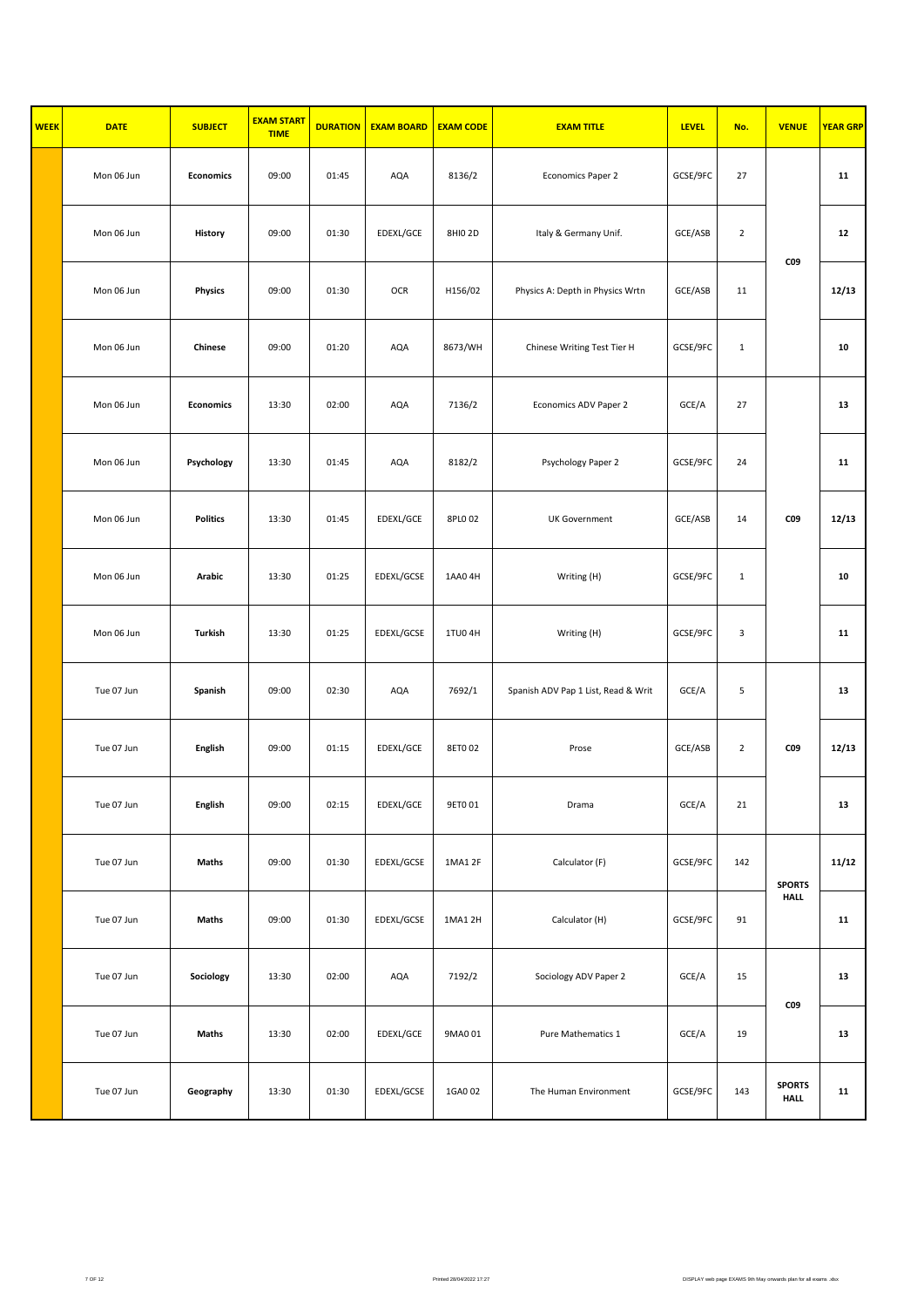| <b>WEEK</b> | <b>DATE</b> | <b>SUBJECT</b>        | <b>EXAM START</b><br><b>TIME</b> | <b>DURATION</b> | <b>EXAM BOARD</b> | <b>EXAM CODE</b>              | <b>EXAM TITLE</b>                           | <b>LEVEL</b> | No.            | <b>VENUE</b>                 | <b>YEAR GRP</b> |
|-------------|-------------|-----------------------|----------------------------------|-----------------|-------------------|-------------------------------|---------------------------------------------|--------------|----------------|------------------------------|-----------------|
|             | Wed 08 Jun  | French                | 09:00                            | 01:30           | AQA               | 7651/2                        | French AS Paper 2 Writing                   | GCE/ASB      | $\overline{2}$ |                              | 12              |
|             | Wed 08 Jun  | Psychology            | 09:00                            | 02:00           | AQA               | 7182/2                        | Psychology ADV Paper 2                      | GCE/A        | 36             | C09                          | 13              |
|             | Wed 08 Jun  | Polish                | 09:00                            | 02:00           | AQA               | 7687/2                        | Polish ADV Paper 2                          | GCE/A        | $\overline{2}$ |                              | 12              |
|             | Wed 08 Jun  | <b>English</b>        | 09:00                            | 01:45           | AQA               | 8702/2                        | Eng Literature Paper 2                      | GCSE/9FC     | 227            | <b>SPORTS</b><br><b>HALL</b> | 11              |
|             | Wed 08 Jun  | Maths                 | 13:30                            | 01:45           | AQA               | 8365/1                        | Further Mathematics Paper 1                 | L2/FC        | 30             |                              | 11              |
|             | Wed 08 Jun  | Maths                 | 13:30                            | 01:15           | EDEXL/GCE         | 8MA0 02<br>8MA0 21<br>8MA0 22 | <b>Statistics &amp; Mechanics</b>           | GCE/ASB      | 29             |                              | 12              |
|             | Wed 08 Jun  | Maths                 | 13:30                            | 01:30           | EDEXL/GCE         | 9FM002                        | Core Pure Maths.2                           | GCE/A        | 5              | C09                          | 13              |
|             | Wed 08 Jun  | Geography             | 13:30                            | 02:15           | EDEXL/GCE         | 9GE0 02                       | Paper Two                                   | GCE/A        | 10             |                              | 13              |
|             | Wed 08 Jun  | Media                 | 13:30                            | 02:00           | <b>OCR</b>        | H409/02                       | Media Studies: Evolving Media Wtn           | GCE/A        | 9              |                              | 13              |
|             | Thu 09 Jun  | Criminology           | 09:00                            | 01:30           | WJEC/GCE          | 4543UD0-1                     | Criminology Unit 4: Paper Based             | L3/L3        | 38             | C09                          | 13              |
|             | Thu 09 Jun  | History               | 09:00                            | 01:20           | EDEXL/GCSE        | 1HIB 31                       | Weimar & Nazi Germany                       | GCSE/9FC     | 78             |                              | 11              |
|             | Thu 09 Jun  | Drama                 | 13:30                            | 03:00           | AQA               | 7262/W                        | Drama and Theatre ADV Written               | GCE/A        | 5              |                              | 13              |
|             | Thu 09 Jun  | <b>Biology</b>        | 13:30                            | 01:30           | AQA               | 7401/2                        | Biology AS Paper 2                          | GCE/ASB      | 12             |                              | 12              |
|             | Thu 09 Jun  | <b>Biology</b>        | 13:30                            | 02:00           | AQA               | 7402/1                        | Biology ADV Paper 1                         | GCE/A        | 26             | CO <sub>9</sub>              | 13              |
|             | Thu 09 Jun  | <b>Politics</b>       | 13:30                            | 02:00           | EDEXL/GCE         | 9PL0 02                       | <b>UK Government</b>                        | GCE/A        | 20             |                              | 13              |
|             | Thu 09 Jun  | <b>Product Design</b> | 13:30                            | 03:00           | WJEC/GCE          | A602U10-1                     | D & T Proddesign COMP1 D & T21ST<br>Century | GCE/A        | 9              |                              | 13              |
|             | Thu 09 Jun  | <b>Physics</b>        | 13:30                            | 01:45           | AQA               | 8463/1H                       | Physics Paper 1 Tier H                      | GCSE/9FC     | 59             |                              | 11              |
|             | Thu 09 Jun  | Physics               | 13:30                            | 01:15           | AQA               | 8464/P/1H                     | Combined Sci Trilogy Physics P1H            | GCSE/9DA     | 56             | <b>SPORTS</b>                | 11              |
|             | Thu 09 Jun  | Physics               | 13:30                            | 01:15           | AQA               | 8464/P/1F                     | Combined Sci Trilogy Physics P1F            | GCSE/9DA     | 111            | <b>HALL</b>                  | 11              |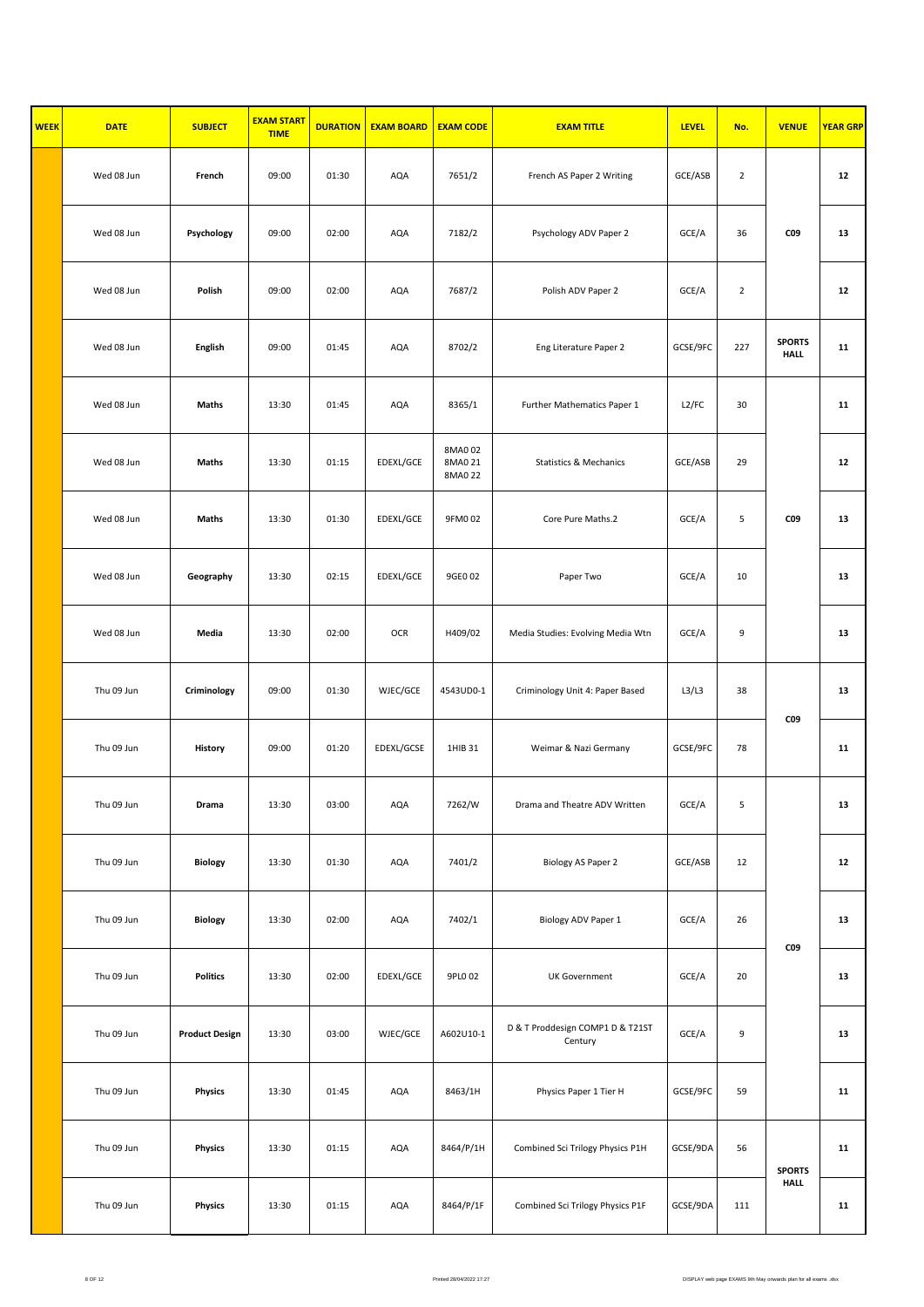| <b>WEEK</b> | <b>DATE</b> | <b>SUBJECT</b>          | <b>EXAM START</b><br><b>TIME</b> | <b>DURATION</b> | <b>EXAM BOARD</b> | <b>EXAM CODE</b> | <b>EXAM TITLE</b>                     | <b>LEVEL</b>        | No.            | <b>VENUE</b>                 | <b>YEAR GRP</b> |
|-------------|-------------|-------------------------|----------------------------------|-----------------|-------------------|------------------|---------------------------------------|---------------------|----------------|------------------------------|-----------------|
|             | Fri 10 Jun  | English                 | 09:00                            | 01:45           | AQA               | 8700/2           | English Language Paper 2              | GCSE/9FC            | 227            | <b>SPORTS</b><br><b>HALL</b> | 11              |
|             | Fri 10 Jun  | History                 | 09:00                            | 01:30           | EDEXL/GCE         | 9HI0 2D          | Italy & Germany Unif.                 | GCE/A               | 11             | C09                          | 13              |
|             | Fri 10 Jun  | PE                      | 09:00                            | 01:00           | OCR               | H555/02          | PE: Psychigcl Fctr Afct Perf Wtn      | GCE/A               | 10             |                              | 13              |
|             | Fri 10 Jun  | Sociology               | 13:30                            | 01:45           | AQA               | 8192/2           | Sociology Paper 2                     | GCSE/9FC            | 25             |                              | 11              |
|             | Fri 10 Jun  | <b>Physics</b>          | 13:30                            | 02:15           | OCR               | H556/02          | Physics A: Exploring Physics Wtn      | GCE/A               | 13             | <b>CO9</b>                   | 13              |
|             | Fri 10 Jun  | PE                      | 13:30                            | 01:00           | OCR               | J587/02          | PE: Socio-Ctrl Issues Sprt Psych Wtn  | GCSE/9FC            | 37             |                              | 11              |
|             | Mon 13 Jun  | French                  | 09:00                            | 02:30           | AQA               | 7652/1           | French ADV Paper 1 List, Read & Writ  | GCE/A               | $\overline{2}$ |                              | 13              |
|             | Mon 13 Jun  | Sociology               | 09:00                            | 02:00           | AQA               | 7192/3           | Sociology ADV Paper 3                 | GCE/A               | 15             | <b>CO9</b>                   | 13              |
|             | Mon 13 Jun  | Chemistry               | 09:00                            | 02:15           | OCR               | H432/01          | Chem A: Prdc Tble Elmnt Phy Chm Wtn   | GCE/A               | 11             |                              | 13              |
|             | Mon 13 Jun  | Maths                   | 09:00                            | 01:30           | EDEXL/GCSE        | 1MA1 3F          | Calculator (F)                        | GCSE/9FC            | 142            | <b>SPORTS</b>                | 11/12           |
|             | Mon 13 Jun  | Maths                   | 09:00                            | 01:30           | EDEXL/GCSE        | 1MA13H           | Calculator (H)                        | GCSE/9FC            | 91             | <b>HALL</b>                  | 11              |
|             | Mon 13 Jun  | <b>Economics</b>        | 13:30                            | 02:00           | AQA               | 7136/3           | Economics ADV Paper 3                 | GCE/A               | 27             |                              | 13              |
|             | Mon 13 Jun  | IT                      | 13:30                            | 01:15           | OCR               | R081/01          | Creative Imedia: Preprdctn Skills Wtn | <b>CNAT/1&amp;2</b> | $\overline{7}$ | C09                          | 11              |
|             | Mon 13 Jun  | <b>Computer Science</b> | 13:30                            | 02:30           | OCR               | H446/01          | Comp Sci: Computer Systems Wrtn       | GCE/A               | $\overline{2}$ |                              | 13              |
|             | Mon 13 Jun  | Greek                   | 13:30                            | 01:25           | EDEXL/GCSE        | 1GK04H           | Writing (H)                           | GCSE/9FC            | $\mathbf{1}$   |                              | 11              |
|             | Tue 14 Jun  | Geography               | 09:00                            | 01:30           | EDEXL/GCSE        | 1GA003           | Geog.Investigations                   | GCSE/9FC            | 143            | <b>SPORTS</b><br><b>HALL</b> | 11              |
|             | Tue 14 Jun  | Maths                   | 13:30                            | 02:00           | EDEXL/GCE         | 9MA0 02          | Pure Mathematics 2                    | GCE/A               | 19             |                              | 13              |
|             | Tue 14 Jun  | Citizenship             | 13:30                            | 01:45           | OCR               | J270/02          | Ctznshp Stds: Ctznshp in Action Wtn   | GCSE/9FC            | 24             | C09                          | 11              |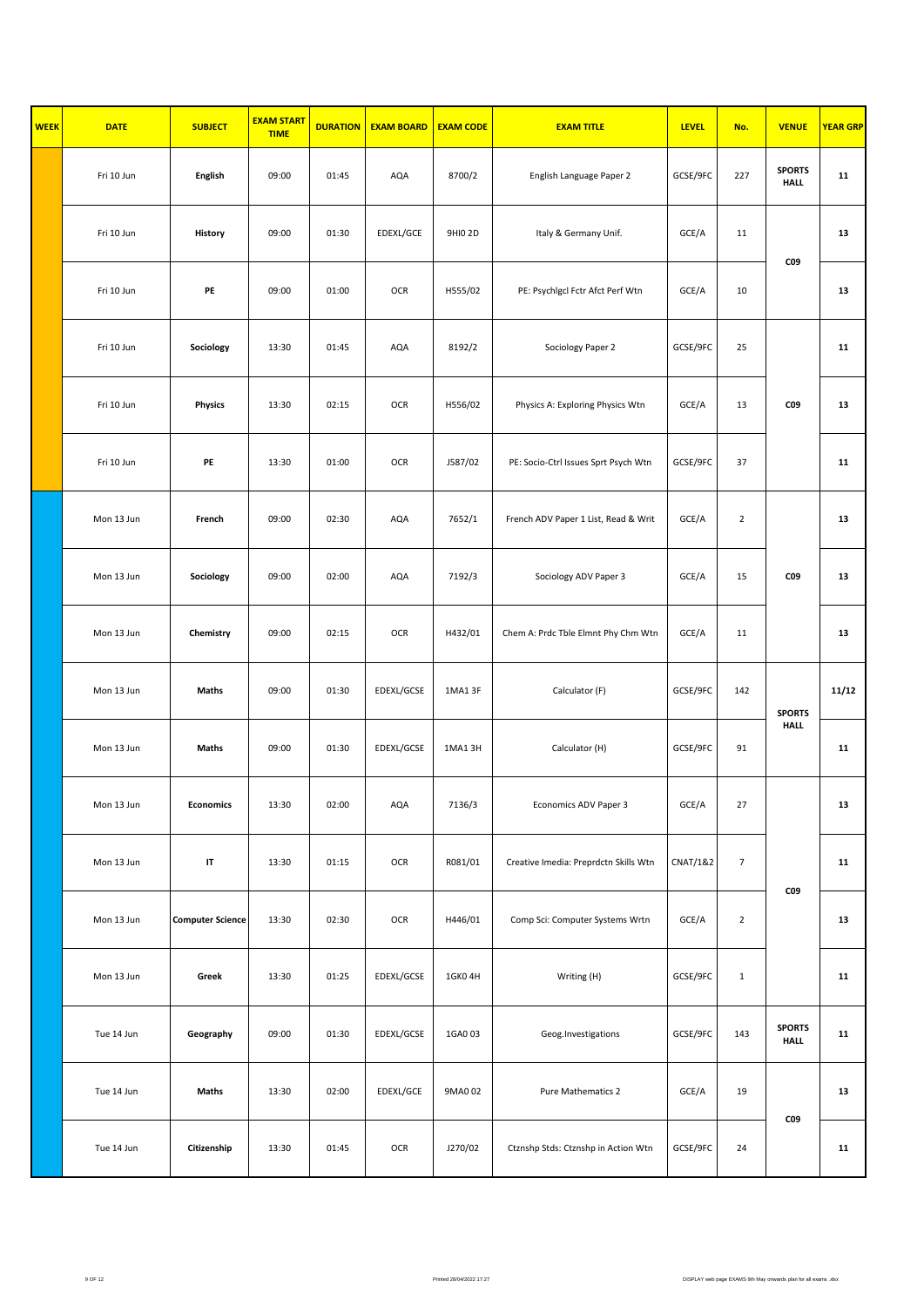| <b>WEEK</b> | <b>DATE</b> | <b>SUBJECT</b>  | <b>EXAM START</b><br><b>TIME</b> | <b>DURATION</b> | <b>EXAM BOARD</b> | <b>EXAM CODE</b> | <b>EXAM TITLE</b>                  | <b>LEVEL</b> | No.            | <b>VENUE</b>    | <b>YEAR GRP</b> |
|-------------|-------------|-----------------|----------------------------------|-----------------|-------------------|------------------|------------------------------------|--------------|----------------|-----------------|-----------------|
|             | Wed 15 Jun  | English         | 09:00                            | 01:15           | EDEXL/GCE         | 9ET002           | Prose                              | GCE/A        | 21             |                 | 13              |
|             | Wed 15 Jun  | Polish          | 09:00                            | 02:30           | AQA               | 7687/3           | Polish ADV Paper 3                 | GCE/A        | $\overline{2}$ | C09             | 12              |
|             | Wed 15 Jun  | <b>Biology</b>  | 09:00                            | 01:45           | AQA               | 8461/2H          | Biology Paper 2 Tier H             | GCSE/9FC     | 59             |                 | 11              |
|             | Wed 15 Jun  | <b>Biology</b>  | 09:00                            | 01:15           | AQA               | 8464/B/2H        | Combined Sci Trilogy Biology P2H   | GCSE/9DA     | 56             | <b>SPORTS</b>   | 11              |
|             | Wed 15 Jun  | <b>Biology</b>  | 09:00                            | 01:15           | AQA               | 8464/B/2F        | Combined Sci Trilogy Biology P2F   | GCSE/9DA     | 111            | <b>HALL</b>     | 11              |
|             | Wed 15 Jun  | Russian         | 13:30                            | 00:45           | EDEXL/GCSE        | 1RU0 1H          | Listening (H)                      | GCSE/9FC     | $\mathbf{1}$   |                 | 10              |
|             | Wed 15 Jun  | Russian         | 13:30                            | 01:05           | EDEXL/GCSE        | 1RU0 3H          | Reading (H)                        | GCSE/9FC     | $\mathbf{1}$   | CO <sub>2</sub> | 10              |
|             | Thu 16 Jun  | Psychology      | 09:00                            | 02:00           | AQA               | 7182/3           | Psychology ADV Paper 3             | GCE/A        | 36             |                 | 13              |
|             | Thu 16 Jun  | <b>Physics</b>  | 09:00                            | 01:30           | OCR               | H556/03          | Physics A: Unified Physics Wtn     | GCE/A        | 13             | C09             | 13              |
|             | Thu 16 Jun  | <b>Business</b> | 09:00                            | 01:15           | WJEC/GCSE         | 97820001         | Retail Business Unit 2: Written    | L1L2/B       | 56             | <b>SPORTS</b>   | 10/11           |
|             | Thu 16 Jun  | History         | 09:00                            | 00:55           | EDEXL/GCSE        | 1HIB B1          | Anglo-Saxon and Norman             | GCSE/9FC     | 78             | <b>HALL</b>     | 11              |
|             | Thu 16 Jun  | French          | 13:30                            | 01:05           | AQA               | 8658/WF          | French Writing Test Tier F         | GCSE/9FC     | 30             |                 | 11              |
|             | Thu 16 Jun  | French          | 13:30                            | 01:20           | AQA               | 8658/WH          | French Writing Test Tier H         | GCSE/9FC     | 16             | C09             | 11              |
|             | Thu 16 Jun  | Construction    | 13:30                            | 02:00           | WJEC/GCSE         | 5909UD0-1        | Constructing Unit 3: Written Paper | L1L2/B       | 44             |                 | 11              |
|             | Fri 17 Jun  | Spanish         | 09:00                            | 02:00           | AQA               | 7692/2           | Spanish ADV Paper 2 Writing        | GCE/A        | 5              |                 | 13              |
|             | Fri 17 Jun  | Biology         | 09:00                            | 02:00           | AQA               | 7402/2           | Biology ADV Paper 2                | GCE/A        | 26             | CO <sub>9</sub> | 13              |
|             | Fri 17 Jun  | <b>Politics</b> | 09:00                            | 02:00           | EDEXL/GCE         | 9PLO 3A          | Comparative Politics-Usa           | GCE/A        | 20             |                 | 13              |
|             | Fri 17 Jun  | Spanish         | 09:00                            | 01:20           | AQA               | 8698/WH          | Spanish Writing Test Tier H        | GCSE/9FC     | 25             | <b>SPORTS</b>   | 10/11           |
|             | Fri 17 Jun  | Spanish         | 09:00                            | 01:05           | AQA               | 8698/WF          | Spanish Writing Test Tier F        | GCSE/9FC     | 63             | <b>HALL</b>     | 11              |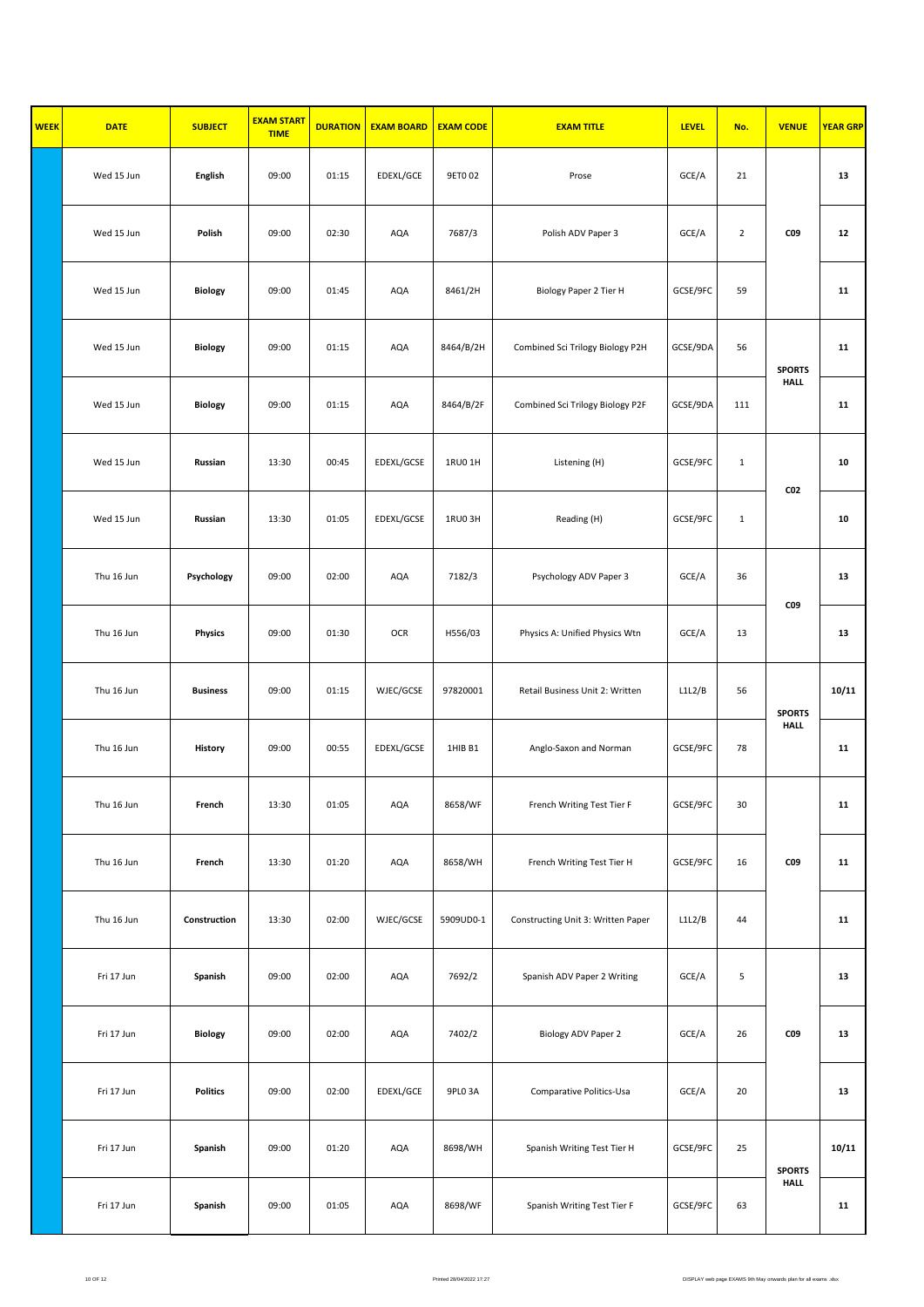| <b>WEEK</b> | <b>DATE</b> | <b>SUBJECT</b> | <b>EXAM START</b><br><b>TIME</b> | <b>DURATION</b> | <b>EXAM BOARD</b> | <b>EXAM CODE</b>             | <b>EXAM TITLE</b>                     | <b>LEVEL</b> | No.          | <b>VENUE</b>    | <b>YEAR GRP</b> |
|-------------|-------------|----------------|----------------------------------|-----------------|-------------------|------------------------------|---------------------------------------|--------------|--------------|-----------------|-----------------|
|             | Fri 17 Jun  | Polish         | 13:30                            | 00:45           | AQA               | 8688/LH                      | Polish Listening Test Tier H          | GCSE/9FC     | 3            |                 | 11              |
|             | Fri 17 Jun  | Polish         | 13:30                            | 01:00           | AQA               | 8688/RH                      | Polish Reading Test Tier H            | GCSE/9FC     | 3            | <b>W03</b>      | 11              |
|             | Fri 17 Jun  | Geography      | 13:30                            | 02:15           | EDEXL/GCE         | 9GE0 03                      | Paper Three                           | GCE/A        | 10           | C09             | 13              |
|             | Fri 17 Jun  | Portuguese     | 13:30                            | 00:45           | EDEXL/GCSE        | 1PG0 1H                      | Listening (H)                         | GCSE/9FC     | $\mathbf{1}$ | <b>W05</b>      | 11              |
|             | Fri 17 Jun  | Portuguese     | 13:30                            | 01:00           | EDEXL/GCSE        | 1PG0 3H                      | Reading (H)                           | GCSE/9FC     | $\mathbf{1}$ |                 | 11              |
|             | Mon 20 Jun  | Chemistry      | 09:00                            | 02:15           | OCR               | H432/02                      | Chem A: Synths & Anlytcl Tchnqs Wtn   | GCE/A        | 11           | CO <sub>9</sub> | 13              |
|             | Mon 20 Jun  | Chemistry      | 09:00                            | 01:45           | AQA               | 8462/2H                      | Chemistry Paper 2 Tier H              | GCSE/9FC     | 59           |                 | 11              |
|             | Mon 20 Jun  | Chemistry      | 09:00                            | 01:15           | AQA               | 8464/C/2H                    | Combined Sci Trilogy Chemistry P2H    | GCSE/9DA     | 56           | <b>SPORTS</b>   | 11              |
|             | Mon 20 Jun  | Chemistry      | 09:00                            | 01:15           | AQA               | 8464/C/2F                    | Combined Sci Trilogy Chemistry P2F    | GCSE/9DA     | 111<br>21    | <b>HALL</b>     | 11              |
|             | Mon 20 Jun  | English        | 13:30                            | 02:15           | EDEXL/GCE         | 9ET003                       | Poetry                                | GCE/A        |              | C09             | 13              |
|             | Tue 21 Jun  | History        | 09:00                            | 00:55           | EDEXL/GCSE        | 1HIB P4                      | <b>Superpower Relations</b>           | GCSE/9FC     | 78           | <b>CO9</b>      | 11              |
|             | Tue 21 Jun  | Maths          | 13:30                            | 02:00           | EDEXL/GCE         | 9MA003<br>9MA0 31<br>9MA0 32 | <b>Statistics &amp; Mechanics</b>     | GCE/A        | 19           |                 | 13              |
|             | Tue 21 Jun  | PE             | 13:30                            | 01:00           | OCR               | H555/03                      | PE: Socio-Cltrl Physl Actv Sprt Wtn   | GCE/A        | 10           | C09             | 13              |
|             | Tue 21 Jun  | Food           | 13:30                            | 01:30           | WJEC/GCSE         | 5569UB0-1                    | Hospitality & Catering Unit 1: Paper  | L1L2/B       | 16           |                 | 10              |
|             | Wed 22 Jun  | History        | 09:00                            | 02:15           | EDEXL/GCE         | 9HI0 39                      | USA Rights & Change in UK             | GCE/A        | 11           | <b>W03</b>      | 13              |
|             | Wed 22 Jun  | Music          | 09:00                            | 01:15           | WJEC/GCSE         | C660U30-1                    | Music Component 3 Appraising          | GCSE/9FC     | 40           | C09             | 11              |
|             | Wed 22 Jun  | Maths          | 13:30                            | 01:45           | AQA               | 8365/2                       | Further Mathematics Paper 2           | L2/FC        | 30           |                 | 11              |
|             | Wed 22 Jun  | Maths          | 13:30                            | 01:30           | EDEXL/GCE         | 9FM03C                       | Further Mechanics 1                   | GCE/A        | 5            | C09             | 13              |
|             | Wed 22 Jun  | Citizenship    | 13:30                            | 01:00           | OCR               | J270/03                      | Ctznshp Stds: Our Rghts Scty Wrld Wtn | GCSE/9FC     | 24           |                 | 11              |